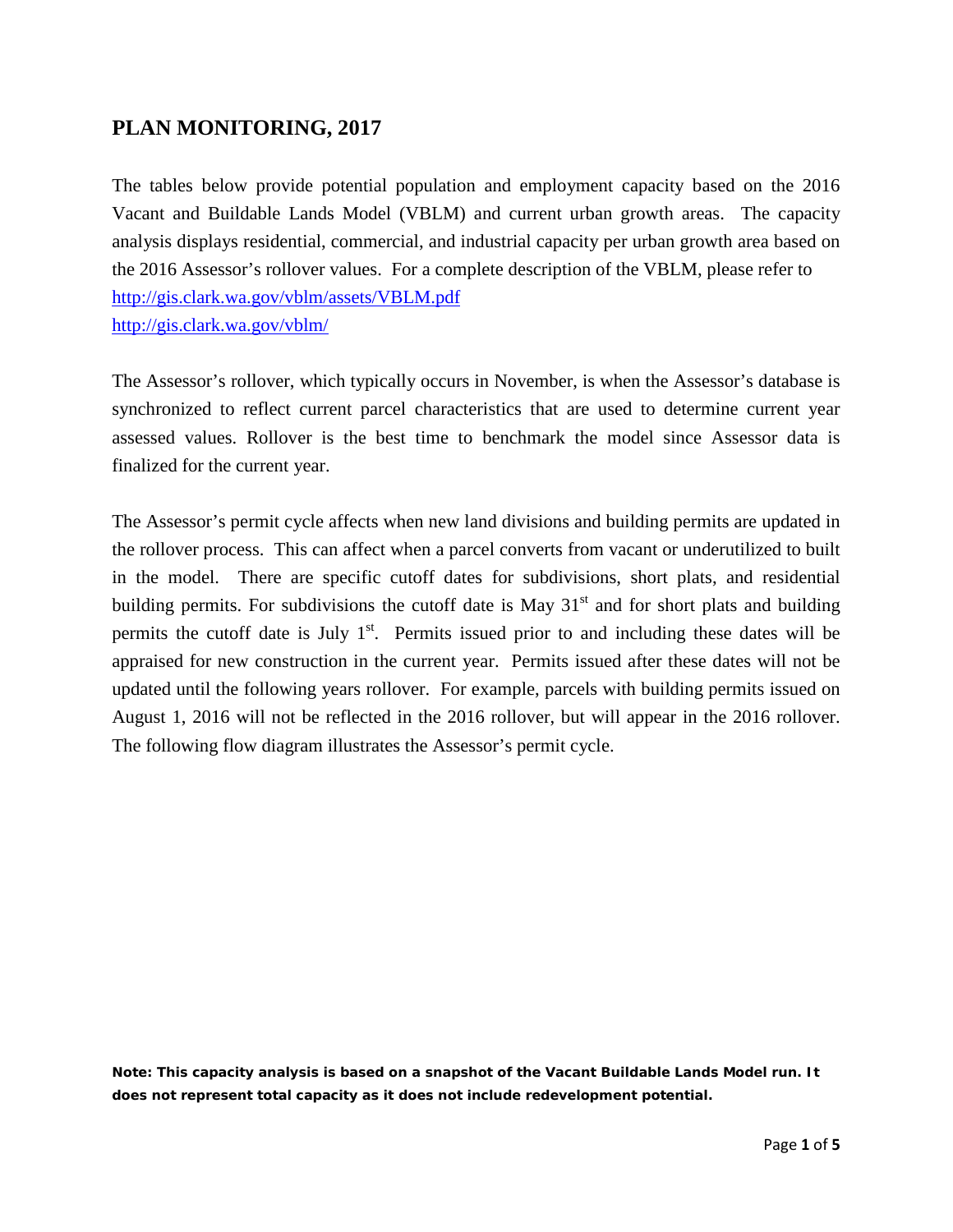

The 2017 VBLM data below indicates that countywide there are 7,156 net developable (buildable) residential acres with a capacity of 129,761 residents; 2,107 net developable (buildable) commercial acres with an employment capacity of 42,132 and 3,793 net developable (buildable) industrial acres with an employment capacity of 34,140.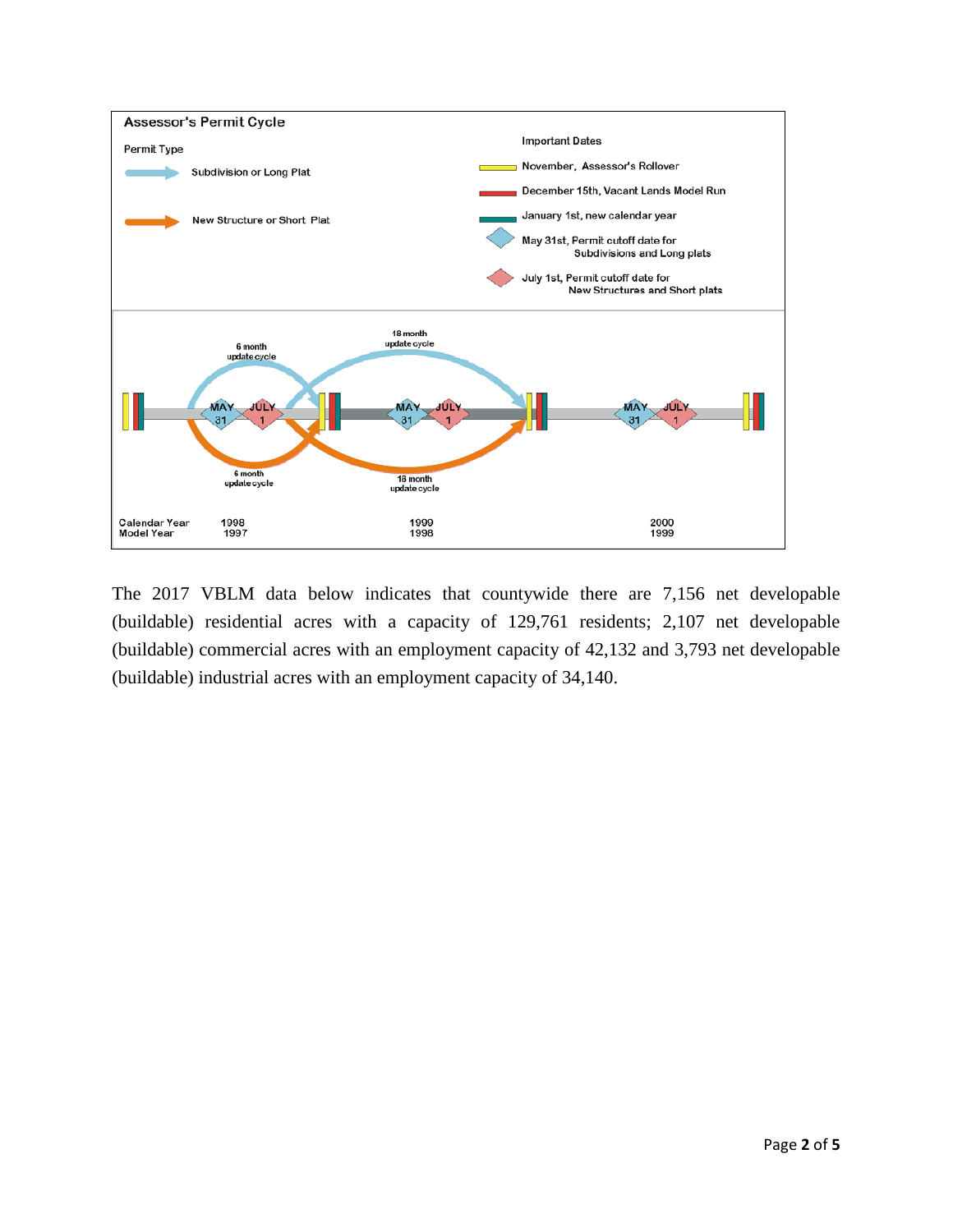| <b>RESIDENTIAL</b>      | <b>Gross Acres</b> | <b>Will Not</b><br><b>Convert Acres</b> | <b>Infrastructure</b><br><b>Acres</b> | <b>Developable</b><br><b>Net Acres</b> | <b>Housing</b><br><b>Units</b> | <b>Persons</b> | <b>Unitsper</b><br><b>Acre</b> |
|-------------------------|--------------------|-----------------------------------------|---------------------------------------|----------------------------------------|--------------------------------|----------------|--------------------------------|
| <b>Battle Ground</b>    |                    |                                         |                                       |                                        |                                |                |                                |
| City                    | 1,619.0            | 615.6                                   | 276.6                                 | 727                                    | 4,360                          | 11,598         | 6                              |
| UGA                     | 737.3              | 284.9                                   | 123.3                                 | 329                                    | 1,975                          | 5,252          | 6                              |
| Total                   | 2,356.2            | 900.5                                   | 399.9                                 | 1,056                                  | 6,335                          | 16,851         | 6                              |
| Camas                   |                    |                                         |                                       |                                        |                                |                |                                |
| City                    | 1,483.1            | 545.2                                   | 259.8                                 | 678                                    | 4,069                          | 10,823         | 6                              |
| UGA                     | 382.9              | 139.3                                   | 67.5                                  | 176                                    | 1,057                          | 2,811          | 6                              |
| Total                   | 1,866.1            | 684.5                                   | 327.3                                 | 854                                    | 5,126                          | 13,634         | 6                              |
| La Center               |                    |                                         |                                       |                                        |                                |                |                                |
| City                    | 610.3              | 244.8                                   | 100.7                                 | 265                                    | 1,059                          | 2,817          | 4                              |
| UGA                     | 266.4              | 126.1                                   | 38.9                                  | 101                                    | 406                            | 1,079          | 4                              |
| Total                   | 876.6              | 370.9                                   | 139.5                                 | 366                                    | 1,465                          | 3,896          | $\overline{4}$                 |
| Ridgefield              |                    |                                         |                                       |                                        |                                |                |                                |
| City                    | 1,566.4            | 651.2                                   | 253.5                                 | 662                                    | 3,971                          | 10,562         | 6                              |
| UGA                     | 818.1              | 352.0                                   | 129.1                                 | 337                                    | 2,022                          | 5,378          | 6                              |
| Total                   | 2,384.5            | 1,003.2                                 | 382.6                                 | 999                                    | 5,993                          | 15,941         | 6                              |
| Vancouver               |                    |                                         |                                       |                                        |                                |                |                                |
| City                    | 1,141.8            | 402.0                                   | 204.1                                 | 536                                    | 4,286                          | 11,400         | 8                              |
| UGA                     | 6,197.8            | 2,301.3                                 | 1,074.7                               | 2,822                                  | 22,575                         | 60,049         | 8                              |
| Total                   | 7,339.6            | 2,703.2                                 | 1,278.8                               | 3,358                                  | 26,860                         | 71,449         | 8                              |
| Washougal               |                    |                                         |                                       |                                        |                                |                |                                |
| City                    | 626.2              | 235.4                                   | 107.4                                 | 283                                    | 1,701                          | 4,524          | 6                              |
| UGA                     | 407.8              | 169.7                                   | 66.0                                  | 172                                    | 1,033                          | 2,748          | 6                              |
| Total                   | 1,034.0            | 405.1                                   | 173.3                                 | 456                                    | 2,734                          | 7,271          | 6                              |
| Yacolt                  |                    |                                         |                                       |                                        |                                |                |                                |
| City                    | 62.6               | 14.0                                    | 13.5                                  | 35                                     | 141                            | 374            | 4                              |
| UGA                     | 16.4               | 6.4                                     | 2.8                                   | $\boldsymbol{7}$                       | 29                             | 77             | 4                              |
| Total                   | 79.1               | 20.4                                    | 16.2                                  | 42                                     | 170                            | 451            | 4                              |
| Woodland                |                    |                                         |                                       |                                        |                                |                |                                |
| City                    | 5.8                | 3.1                                     | 0.8                                   | $\mathbf 2$                            | 8                              | 21             | 4                              |
| UGA                     | 88.9               | 56.8                                    | 8.9                                   | 23                                     | 93                             | 247            | 4                              |
| Total                   | 94.8               | 59.8                                    | 9.7                                   | 25                                     | 101                            | 269            | 4                              |
| <b>RESIDENTIAL TOTA</b> | 16,030.9           | 6,147.6                                 | 2,727.4                               | 7,156                                  |                                | 48,782 129,761 | $\overline{7}$                 |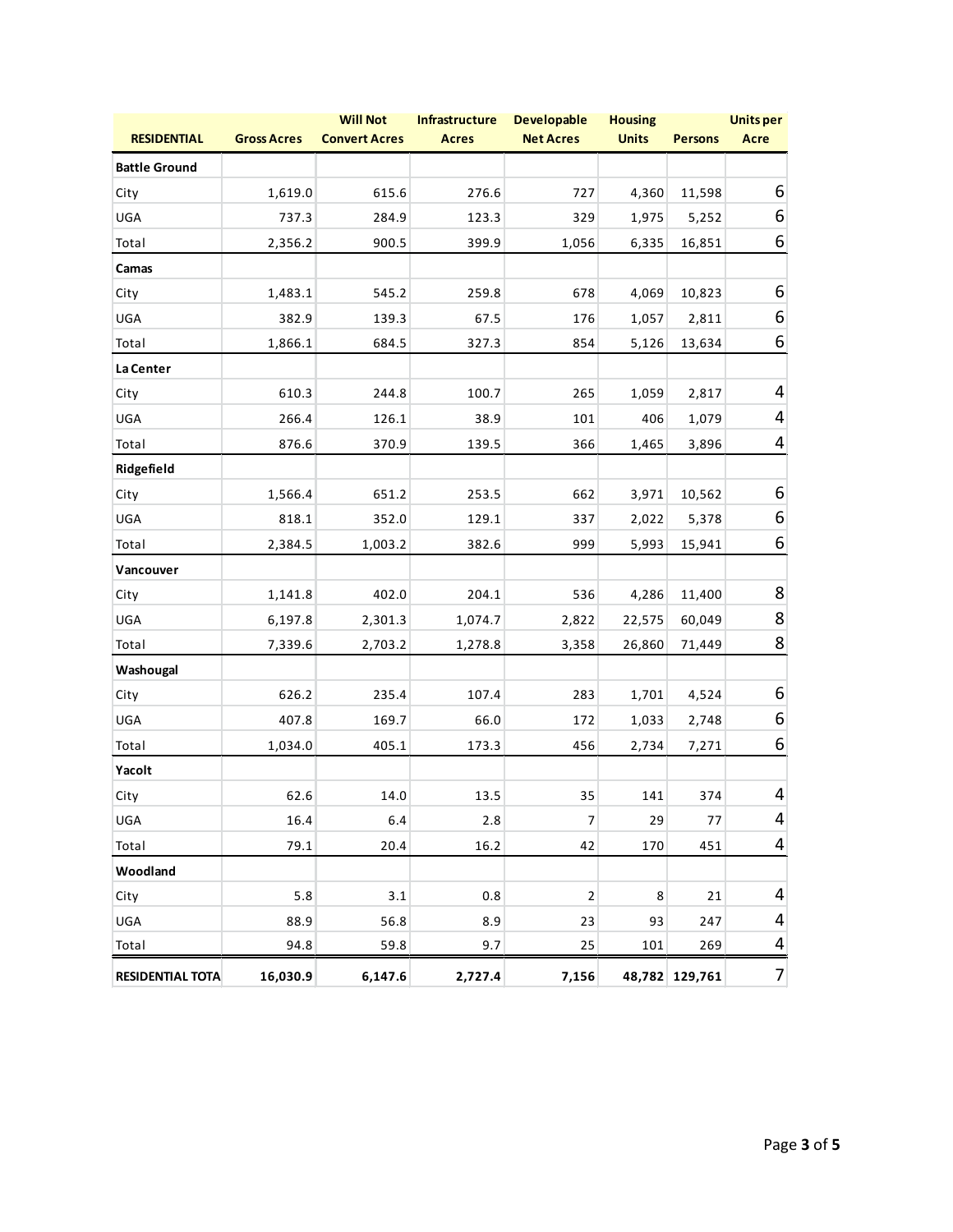|                      |                    | <b>Will Not</b>      | Infrastructure | Developable      |           |
|----------------------|--------------------|----------------------|----------------|------------------|-----------|
| <b>COMMERCIAL</b>    | <b>Gross Acres</b> | <b>Convert Acres</b> | <b>Acres</b>   | <b>Net Acres</b> | Jobs      |
| <b>Battle Ground</b> |                    |                      |                |                  |           |
| City                 | 566.4              | 91.4                 | 120.4          | 355              | 7,091     |
| UGA                  | 66.5               | 7.9                  | 14.7           | 44               | 880       |
| Total                | 632.9              | 99.3                 | 135.1          | 399              | 7,971     |
| Camas                |                    |                      |                |                  |           |
| City                 | 527.7              | 64.8                 | 115.7          | 347              | 6,944     |
| UGA                  | 0.0                | 0.0                  | 0.0            | 0                | 0         |
| Total                | 527.7              | 64.8                 | 115.7          | 347              | 6,944     |
| La Center            |                    |                      |                |                  |           |
| City                 | 113.5              | 8.1                  | 26.3           | 79               | 1,581     |
| UGA                  | 0.0                | 0.0                  | 0.0            | 0                | 0         |
| Total                | 113.5              | 8.1                  | 26.3           | 79               | 1,581     |
| Ridgefield           |                    |                      |                |                  |           |
| City                 | 423.9              | 47.3                 | 94.2           | 282              | 5,649     |
| UGA                  | 10.4               | 1.0                  | 2.3            | 7                | 140       |
| Total                | 434.3              | 48.3                 | 96.5           | 289              | 5,790     |
| Vancouver            |                    |                      |                |                  |           |
| City                 | 495.0              | 25.9                 | 117.3          | 352              | 7,036     |
| UGA                  | 786.0              | 56.7                 | 182.3          | 547              | 10,939    |
| Total                | 1,281.0            | 82.6                 | 299.6          | 899              | 17,975    |
| Washougal            |                    |                      |                |                  |           |
| City                 | 75.9               | 7.3                  | 17.1           | 51               | 1,029     |
| UGA                  | 45.5               | 3.2                  | 10.6           | 32               | 635       |
| Total                | 121.4              | 10.5                 | 27.7           | 83               | 1,664     |
| Yacolt               |                    |                      |                |                  |           |
| City                 | 13.9               | 0.0                  | 3.5            | 10               | 209       |
| UGA                  | 0.0                | $0.0\,$              | 0.0            | $\pmb{0}$        | 0         |
| Total                | 13.9               | $0.0\,$              | 3.5            | $10\,$           | 209       |
| Woodland             |                    |                      |                |                  |           |
| City                 | 0.0                | $0.0\,$              | 0.0            | $\pmb{0}$        | $\pmb{0}$ |
| UGA                  | 0.0                | $0.0\,$              | 0.0            | 0                | 0         |
| Total                | $0.0\,$            | $0.0\,$              | 0.0            | 0                | $\pmb{0}$ |
| <b>COMMERCIAL</b>    |                    |                      |                |                  |           |
| <b>TOTAL</b>         | 3,124.7            | 313.6                | 704.5          | 2,107            | 42,132    |